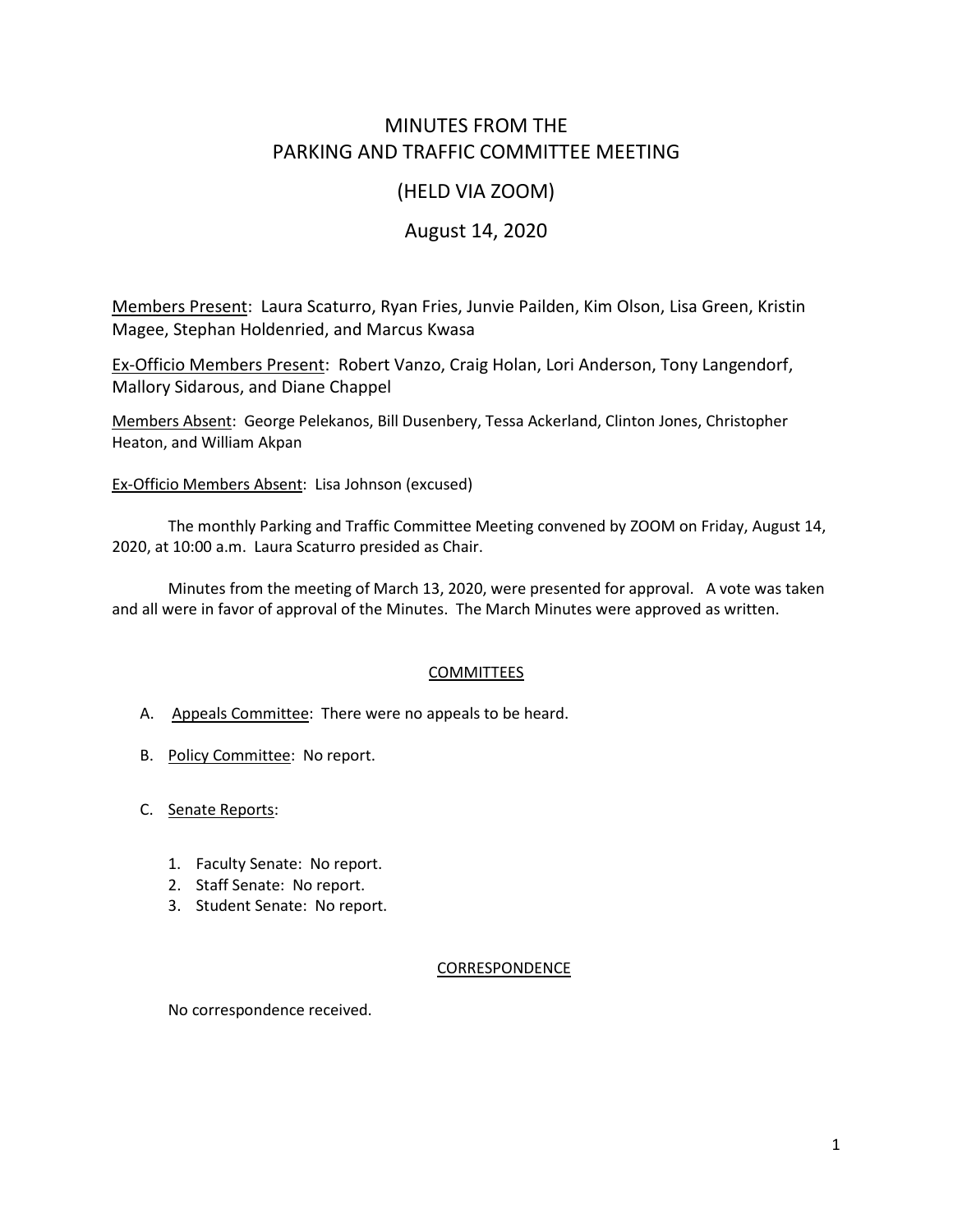#### OLD BUSINESS

- A. Initiatives Assigned to Facilities Management or Telecommunications:
	- 1. Lot A Install 15 metal disks in various locations. Project will be completed at a later date. This work is needed because of the snow plows.
	- 2. MUC Install Pay Station inside MUC. Project has been completed. Stephan inquired if there are any signs indicating there is a Pay Station located in the MUC? Tony Langendorf stated there was not a sign installed; however, one will be installed.
- B. Motorist Assistance, Citation, Towing Monthly Report, and Moving Violation Statistics, and EV Charging Data: Tony Reported there was no April or May Report as no one was on campus due to COVID-19.
- C. Campus Construction Update (Parking Related) Facilities Management: Craig Holan stated that the sidewalk on Founders West side is going out for bid. Lot 10 and Korte Stadium parking lots have been reclamited a couple times which should help sustain the asphalt. On the Alton campus construction is ongoing. Due to COVID-19 issues and many employees not present on campus, there has been no need to purchase extra parking spaces. We are working on signs, replacing signs and pedestrian signs based on Ryan Fries' students' study performed last year.

### NEW BUSINESS

- A. Permit Sales/Distribution Fall 2020: Tony Langendorf reported red permits were way down with total permits down about 600-650 permits. The decline in purchased permits is due to COVID-19 and online classes and employees working from home. Refunds for 2019-2020 parking permits for students will be 20 (annual) or 40 (semester) percent of the purchase price. Refunds for employee permits will be 25 (annual) or 50 (semester) percent. It will appear on everyone's pay stub as a negative, but will actually be a positive to your paycheck.
- B. LED Sign Policy (Attachment): Laura Scaturro stated that the new signs appear to be sturdy and have a nice, two-sided appearance. The signs are located in Lots A, B, E and F. Bob Vanzo anticipates questions and concerns regarding the event signs, which may require him to say no to some requests. There will be no advertising of non-parking related events. General messaging will be allowed, most likely. If there is a request for usage which is contrary to the policy, the requestor would have to file an appeal with the Appeals Committee. Laura Scaturro inquired whether there needed to be a vote on the LED Sign Policy. Bob Vanzo stated there was no need for a vote to be taken as it was sent out to the committee members, for comment, was signed by the Parking and Traffic Committee Chair, and then sent to Rich Walker, VCA, for his approval and signature.
- C. Remote Learning/Teaching Parking Options: Tony Langendorf sent out an email explaining alternatives to purchasing permits for those working or learning remotely.